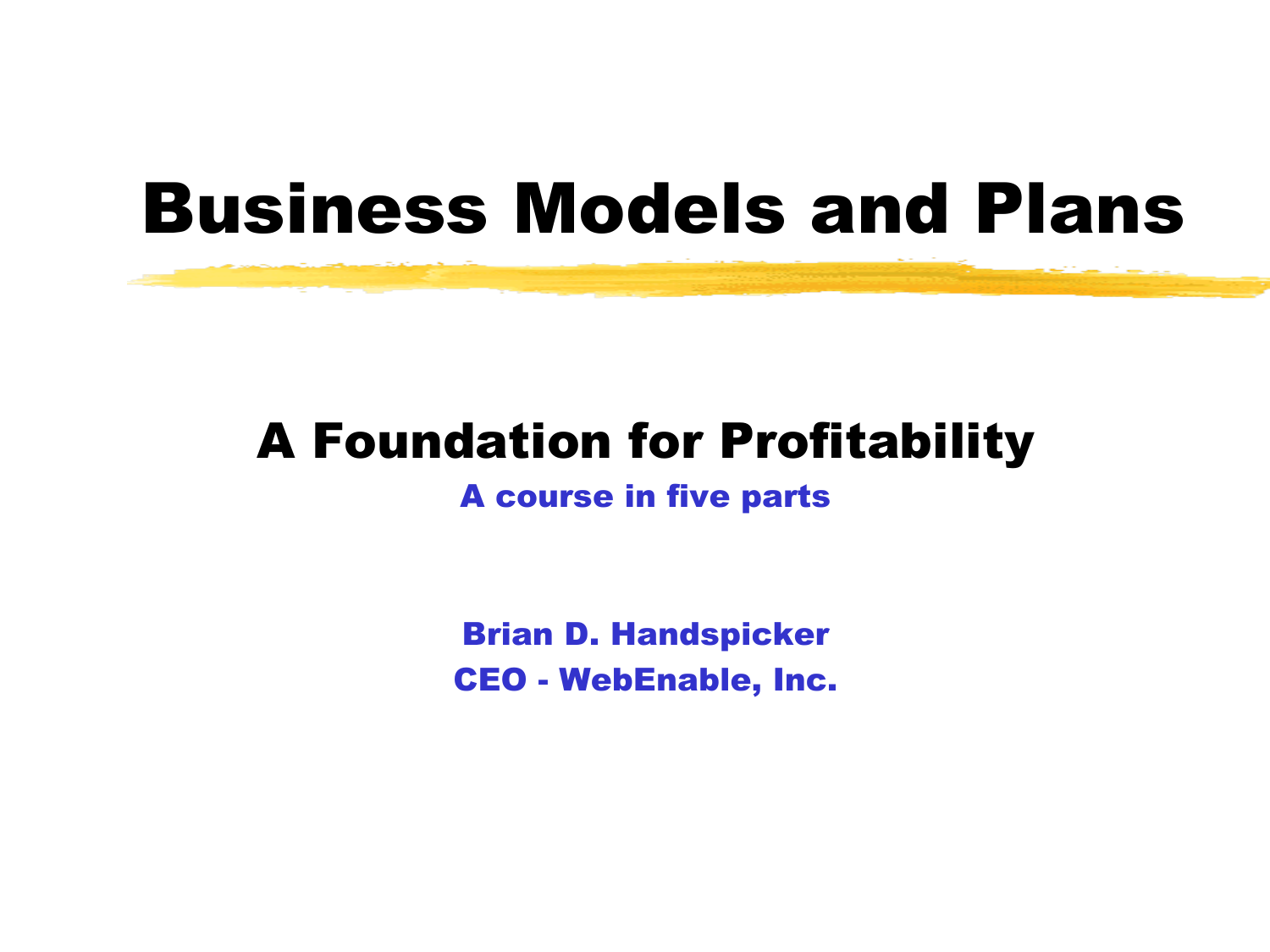# Business Models - Why Care?

- Guide for how to make money...
- Or at least reduce risk of loosing money
	- April 2000 Oops... B2C...B2B...ASP?
	- Digital Demise
	- **Napster**
	- **Various Recessions, Depressions**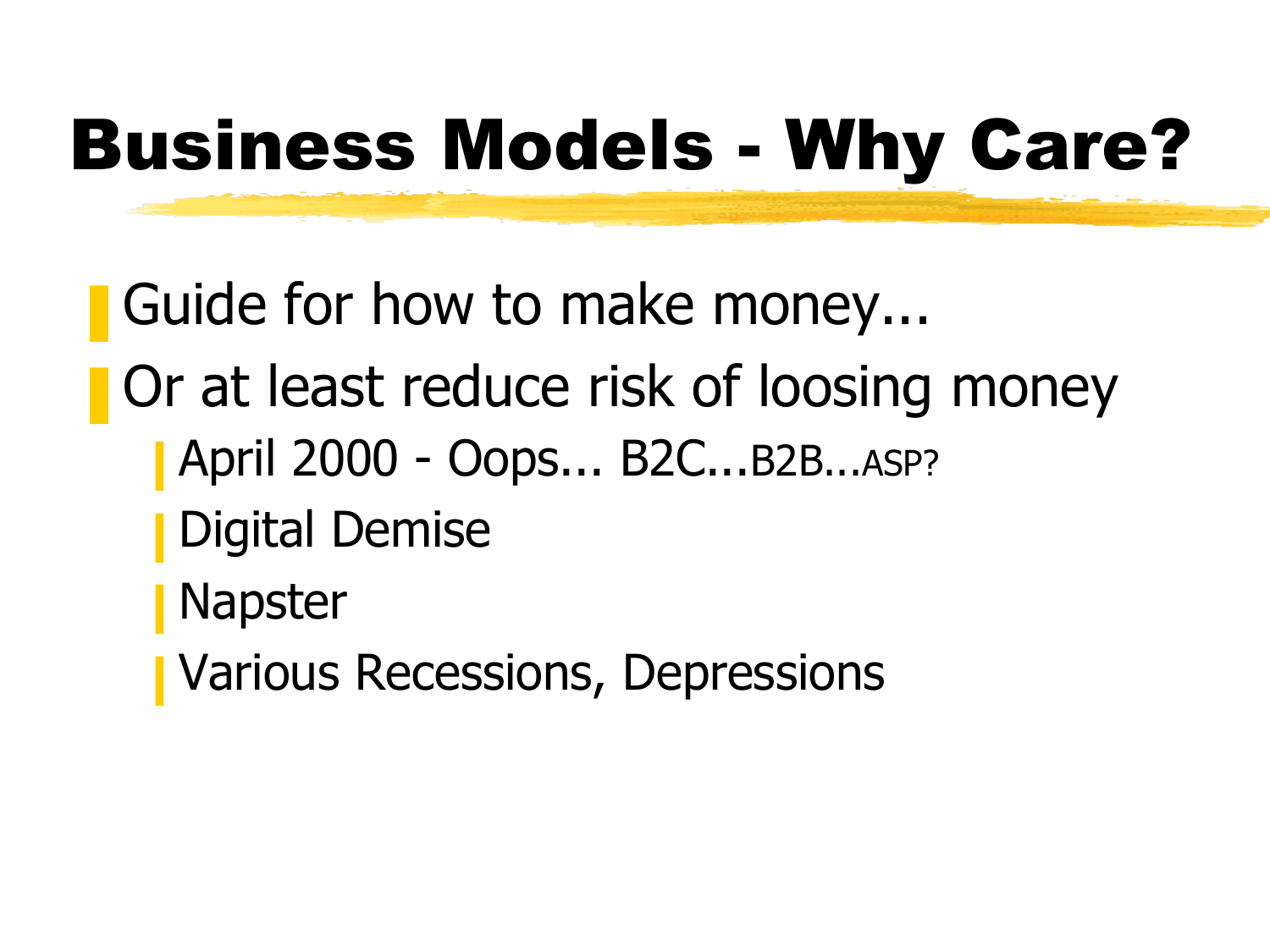## Business Models and Plans

## Part I: Mission and Vision Goals, Strategy, Objectives and Tactics

Or How to Not Lose Money in 5 Easy Steps

Brian D. Handspicker CEO - WebEnable, Inc.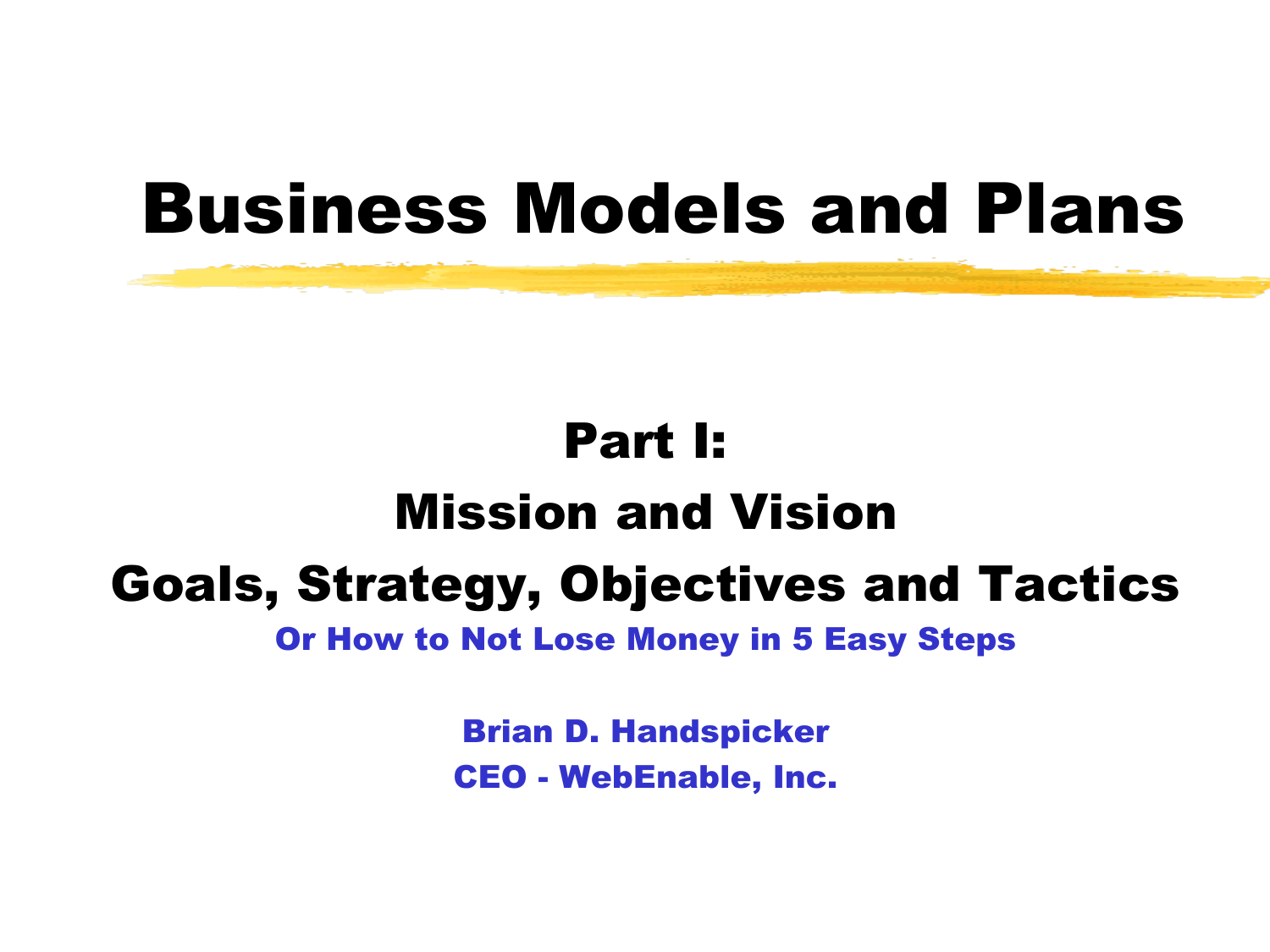# Agenda

- **Mission**
- **Vision**
- **Goals**
- **Strategies**
- **Objectives**
- **Tactics**
- ❚ Customer Identification
- **Market Segmentation**
- Market Integration
- **Business Definition**
- Value-Add Models
- Revenue Models
- Sales Models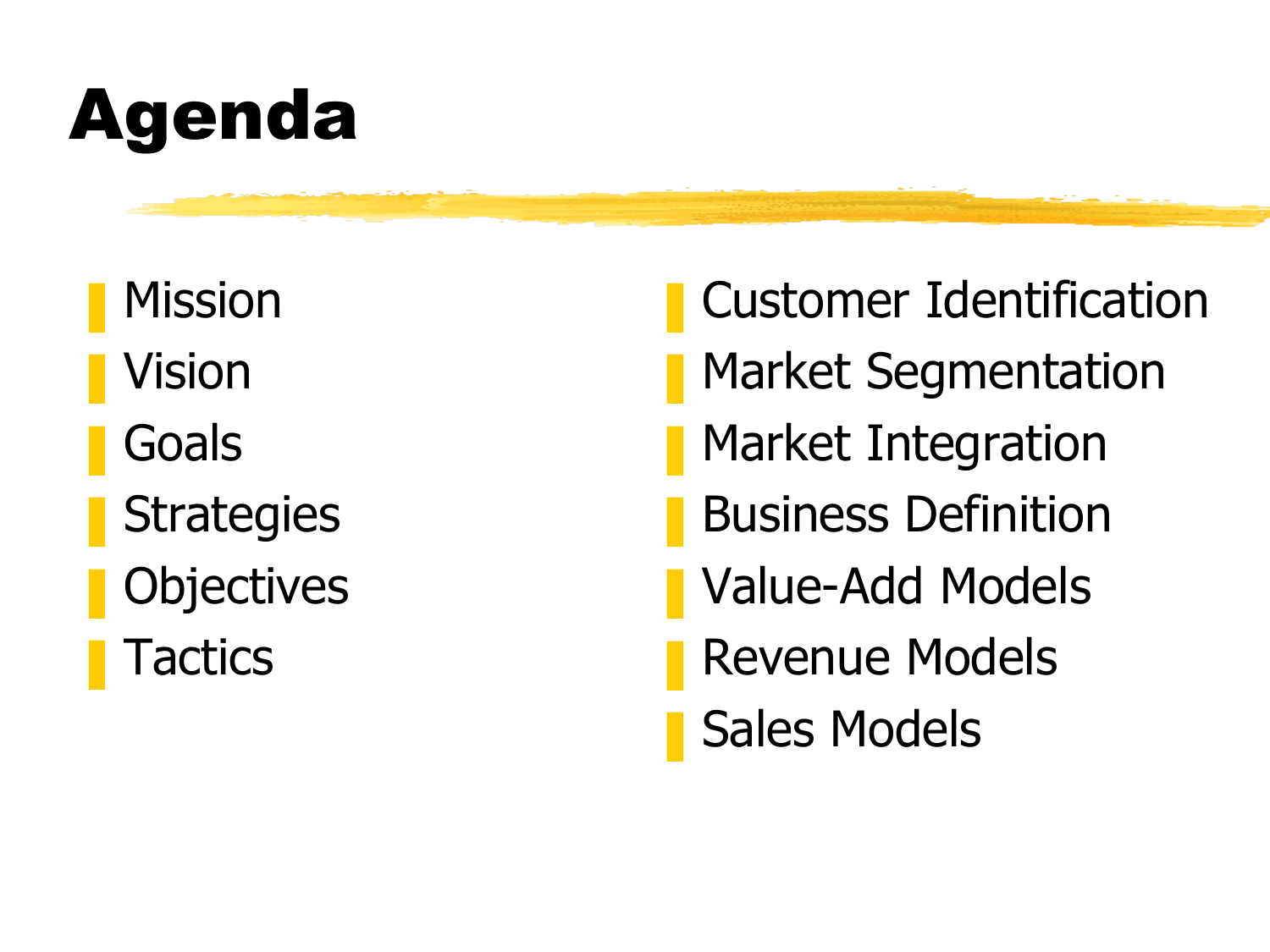

■ The overall purpose or charter of an organization or business

■ The mission of a business is accomplished through multiple business strategies and may span many variations and changes in the goals required to achieve the mission

■ example: I, Kubla Khan, am pre-destined to rule the world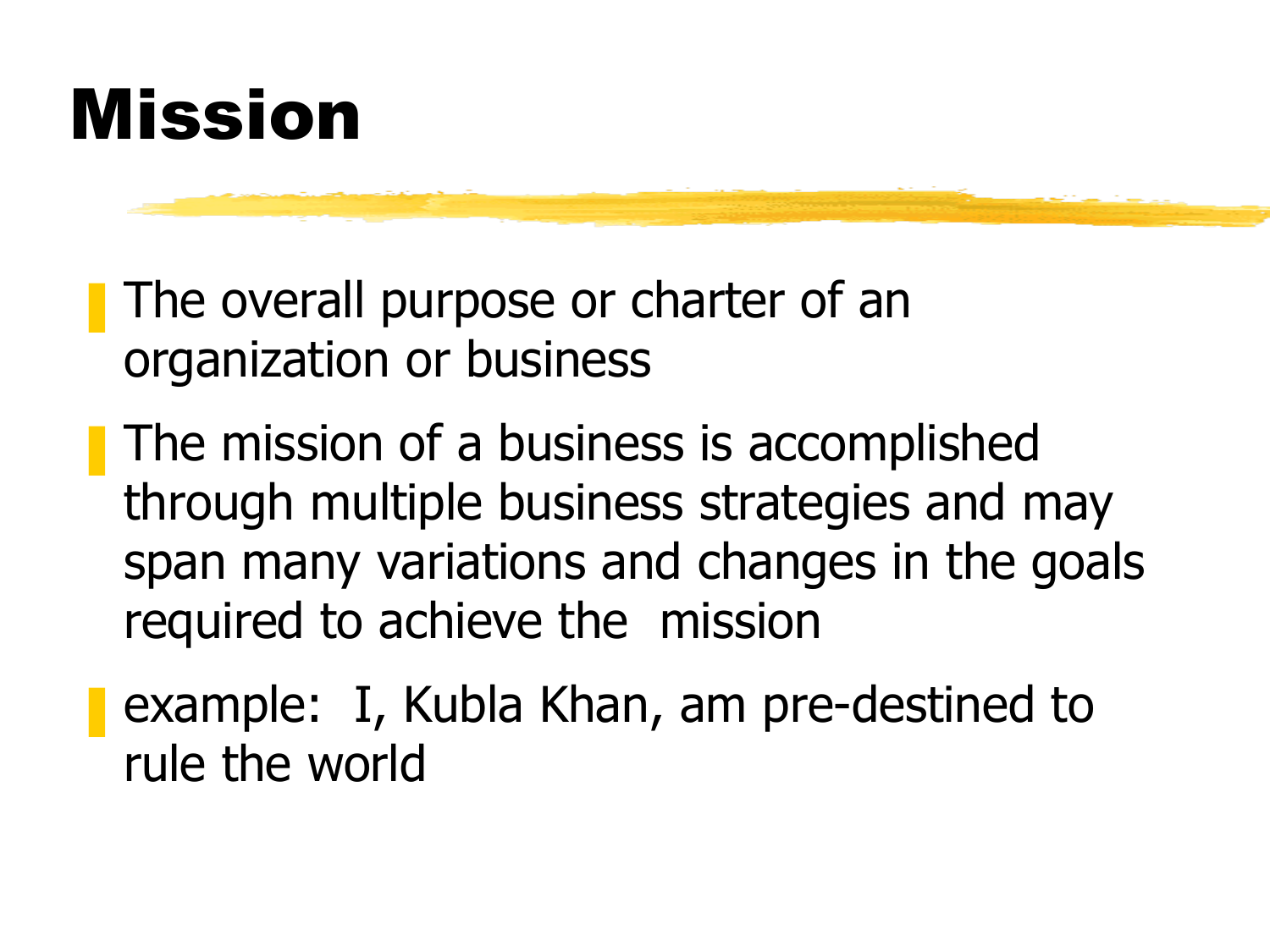## Vision

- **A** very broad scheme for satisfying the mission of a business
- **E** example: Use the skills of the horsemen from the Steps to overwhelm decadent and soft peoples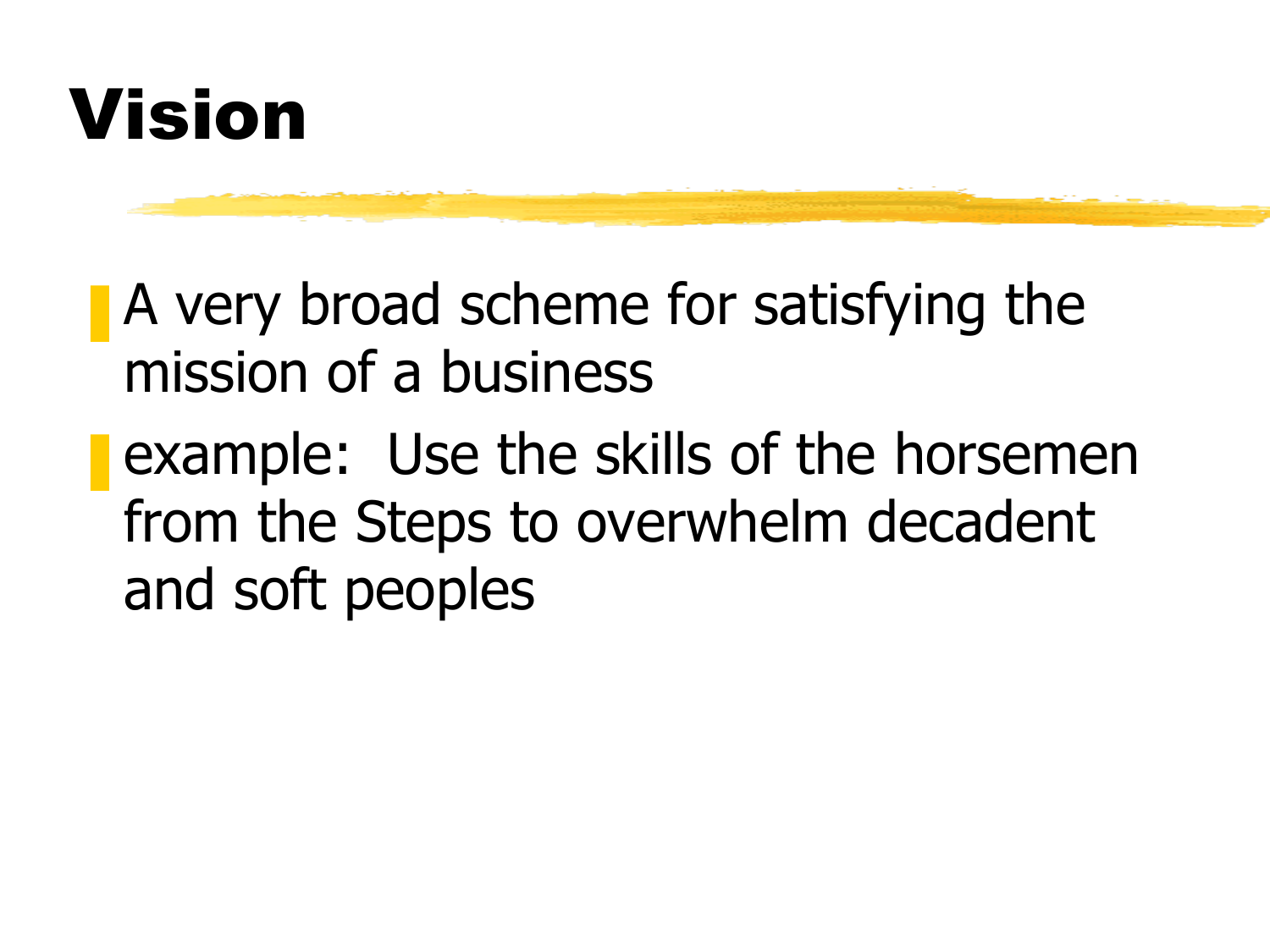## Goal

- A broad desired result or purpose to be achieved
- Goals have a longevity that may span many variations and changes in the objectives required to achieve the goal **E** example: To conquer the known world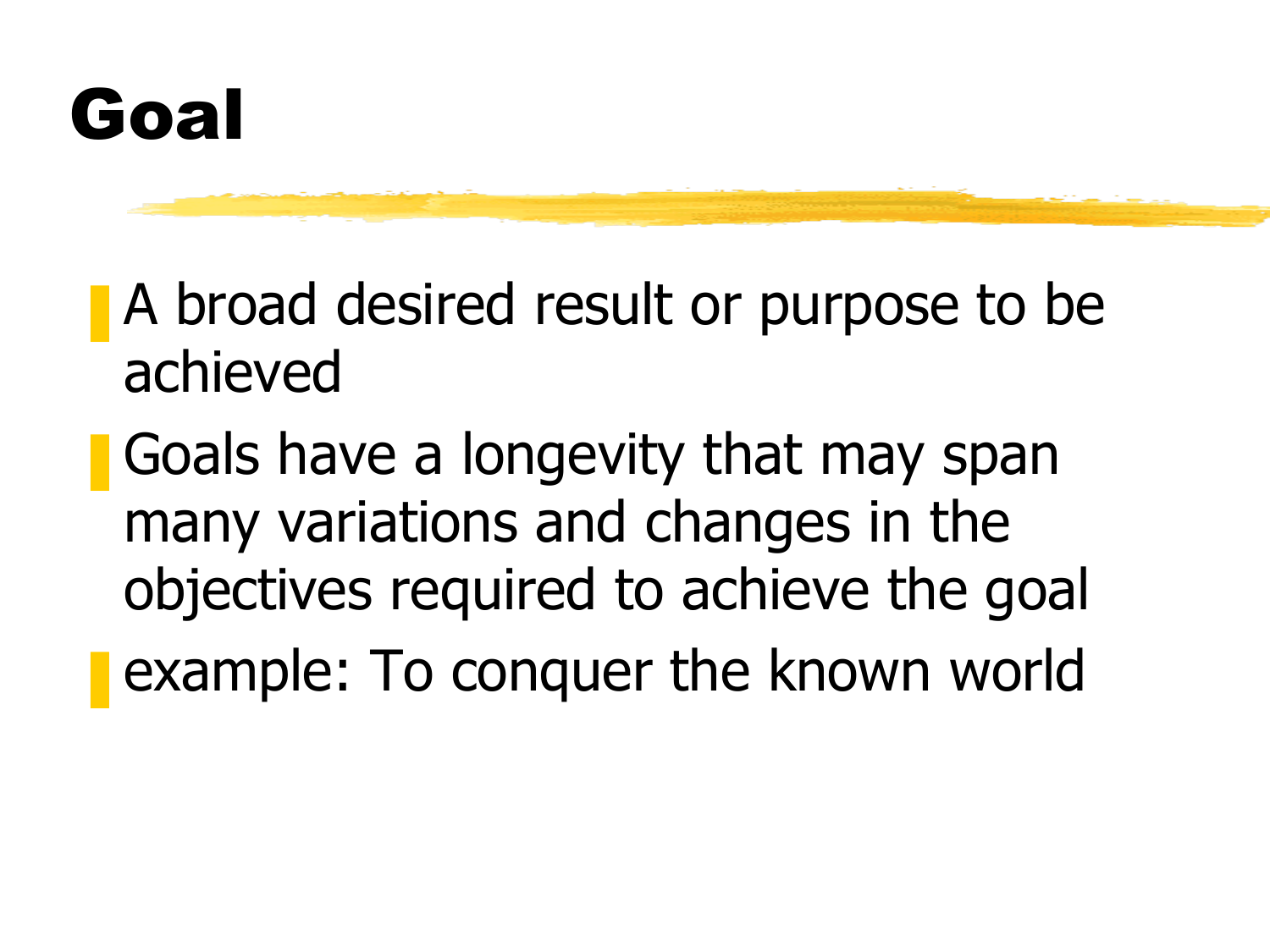## Strategy

- **The plan or scheme designed to achieve a** goal
- A strategy has a longevity that may span many different tactics exploited to meet objectives
- **E** example: Terrorize the populace of each town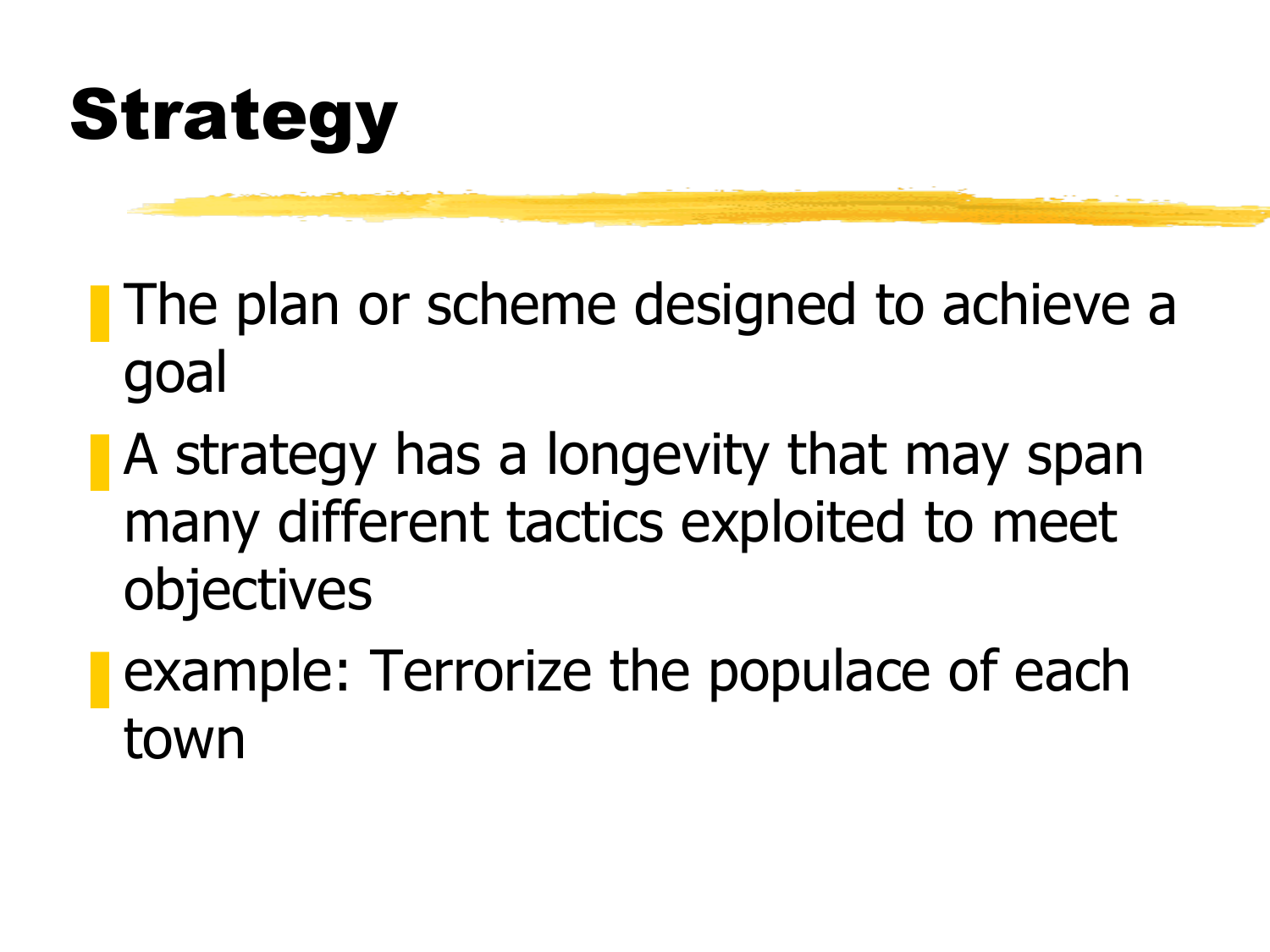## Objective

■ The specific deliverable that implements part of a strategy and contribute towards achieving the desired goal

- **Objectives may vary over time as they are** adjusted to meet the needs of the strategy and respond to the tactics of the competition
- example: Conquer the town in the next valley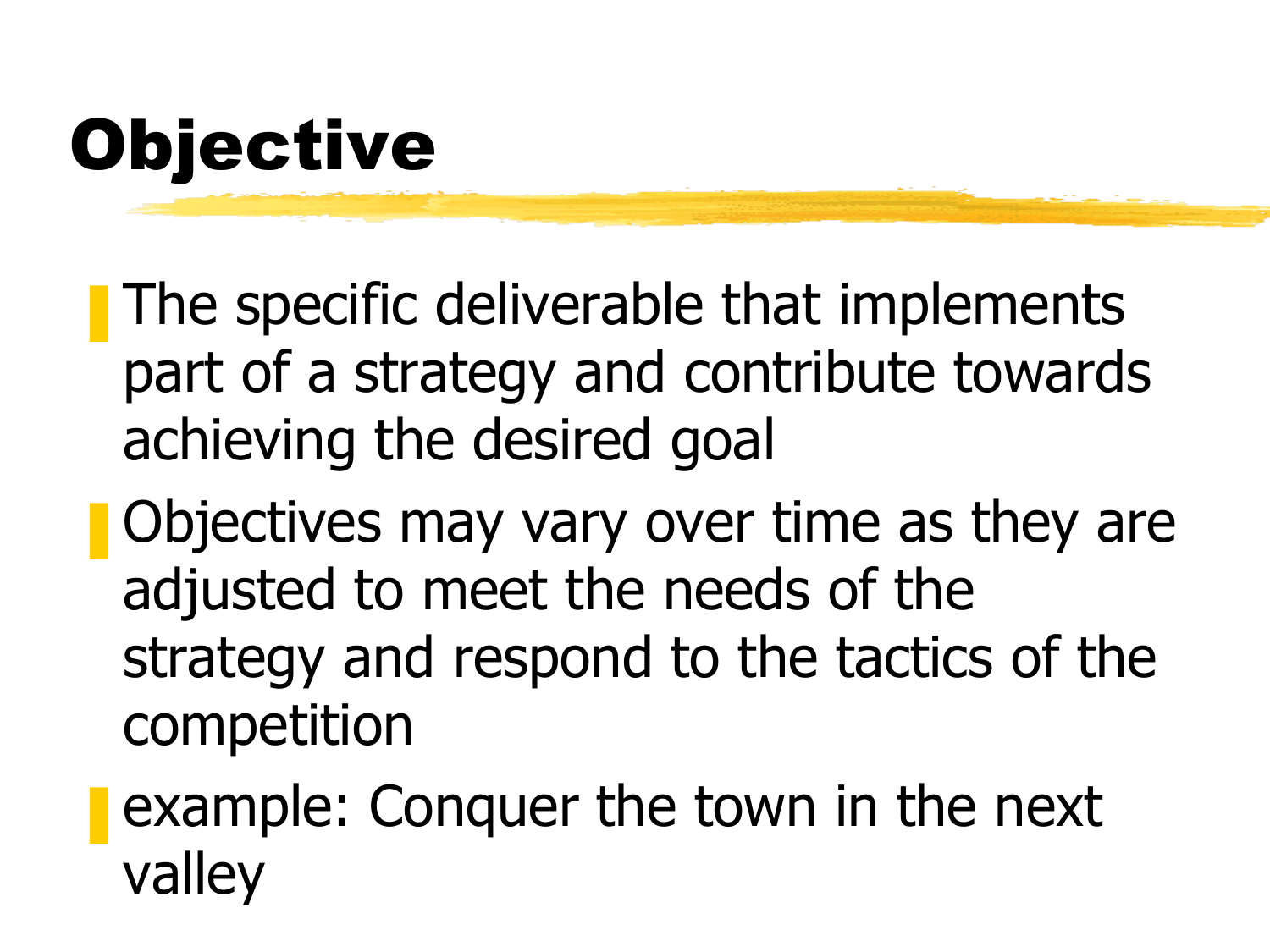

- A scheme or plan intended to meet a specific objective
- Tactics change based on previous successes and failures
- **E** example: We will pillage and burn this town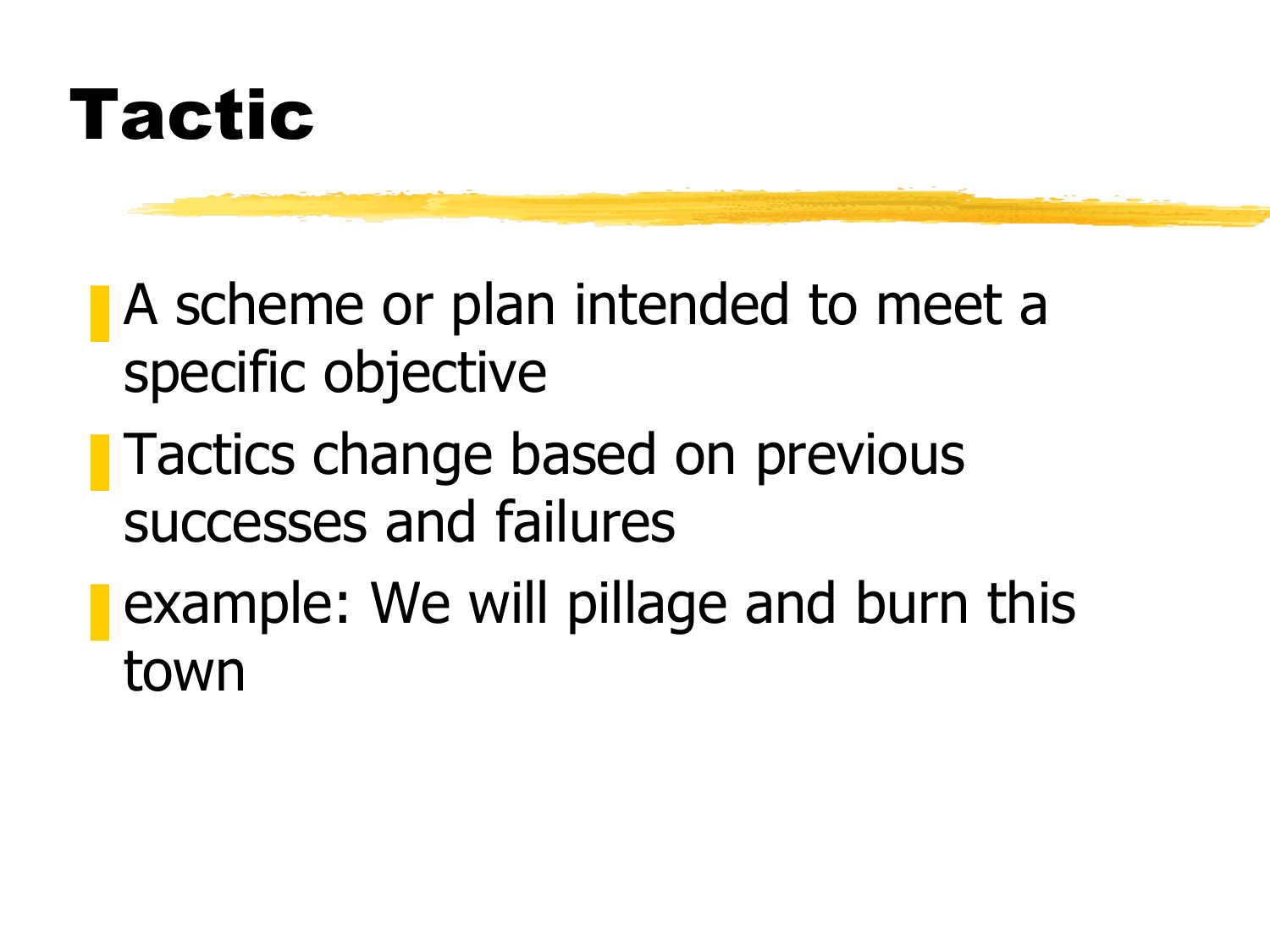# Taxonomy of Strategy

- Mission: The overall purpose or charter of an organization or business
- Vision: A very broad scheme for satisfying the mission of a business
- Goal: A broad desired result or purpose to be achieved
- Strategy: The plan or scheme designed to achieve a goal
- ❚ Objective: The specific deliverable that implements part of a strategy
- Tactic: A scheme or plan intended to meet a specific objective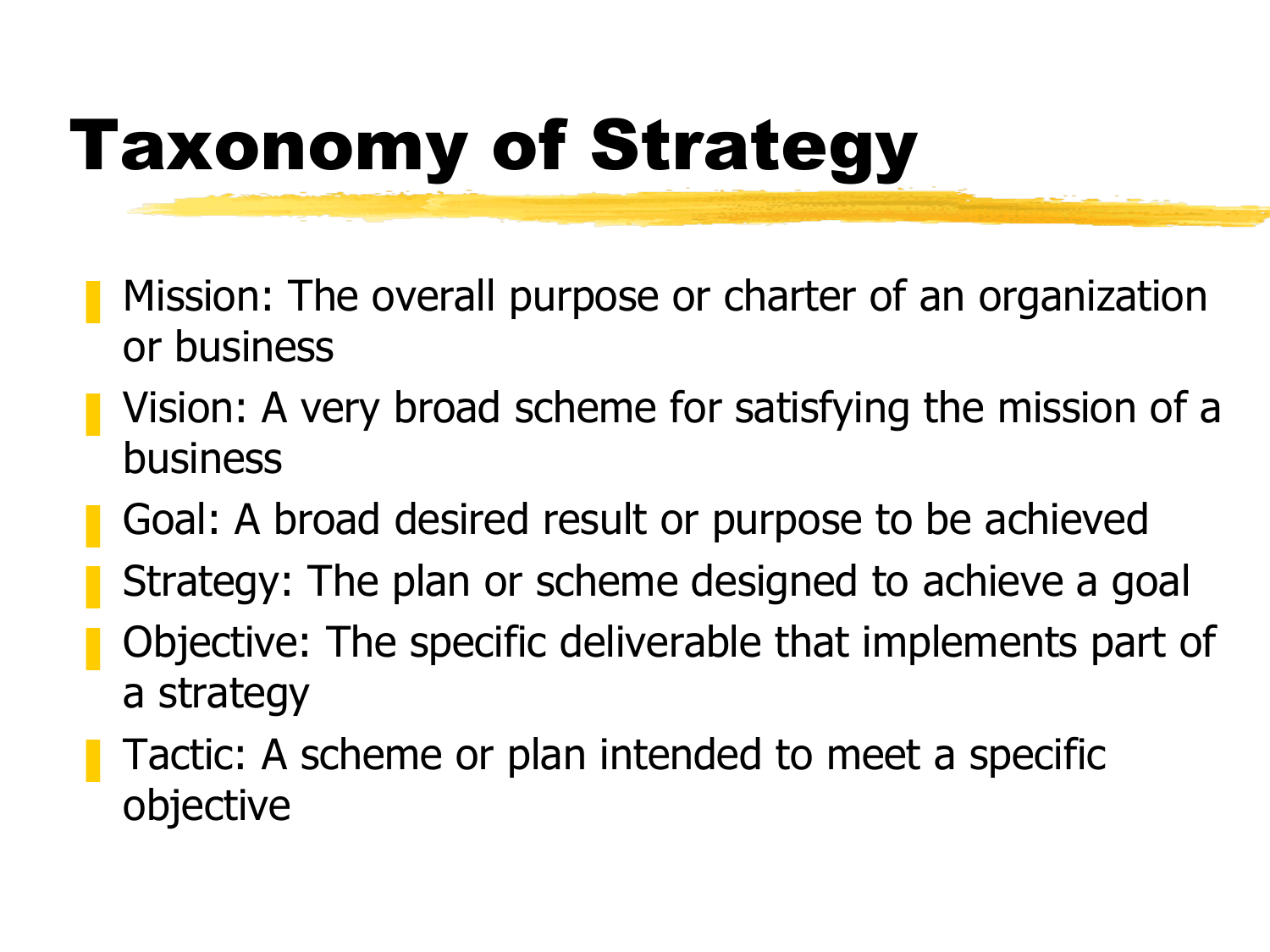## Business Models and Plans

#### Part II:

#### Customers, Markets and Solutions

#### Or How to Make Money in 3 Not So Easy Steps

Brian D. Handspicker CEO - WebEnable, Inc.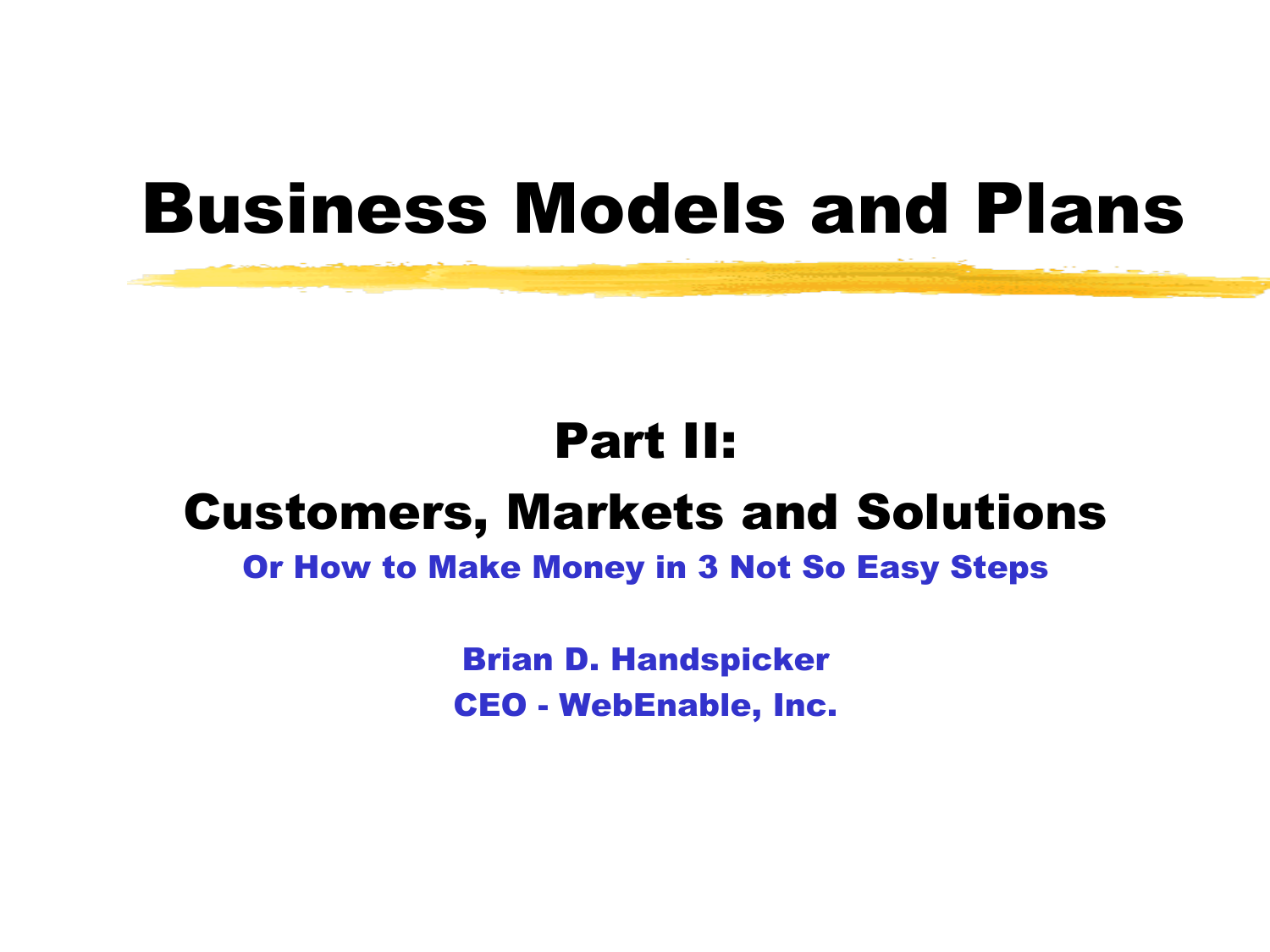# Who Are Your Customers?

Customer Analysis:

- **Target Customer**
- ❙ Ideal Customer
- **Customer Segmentation**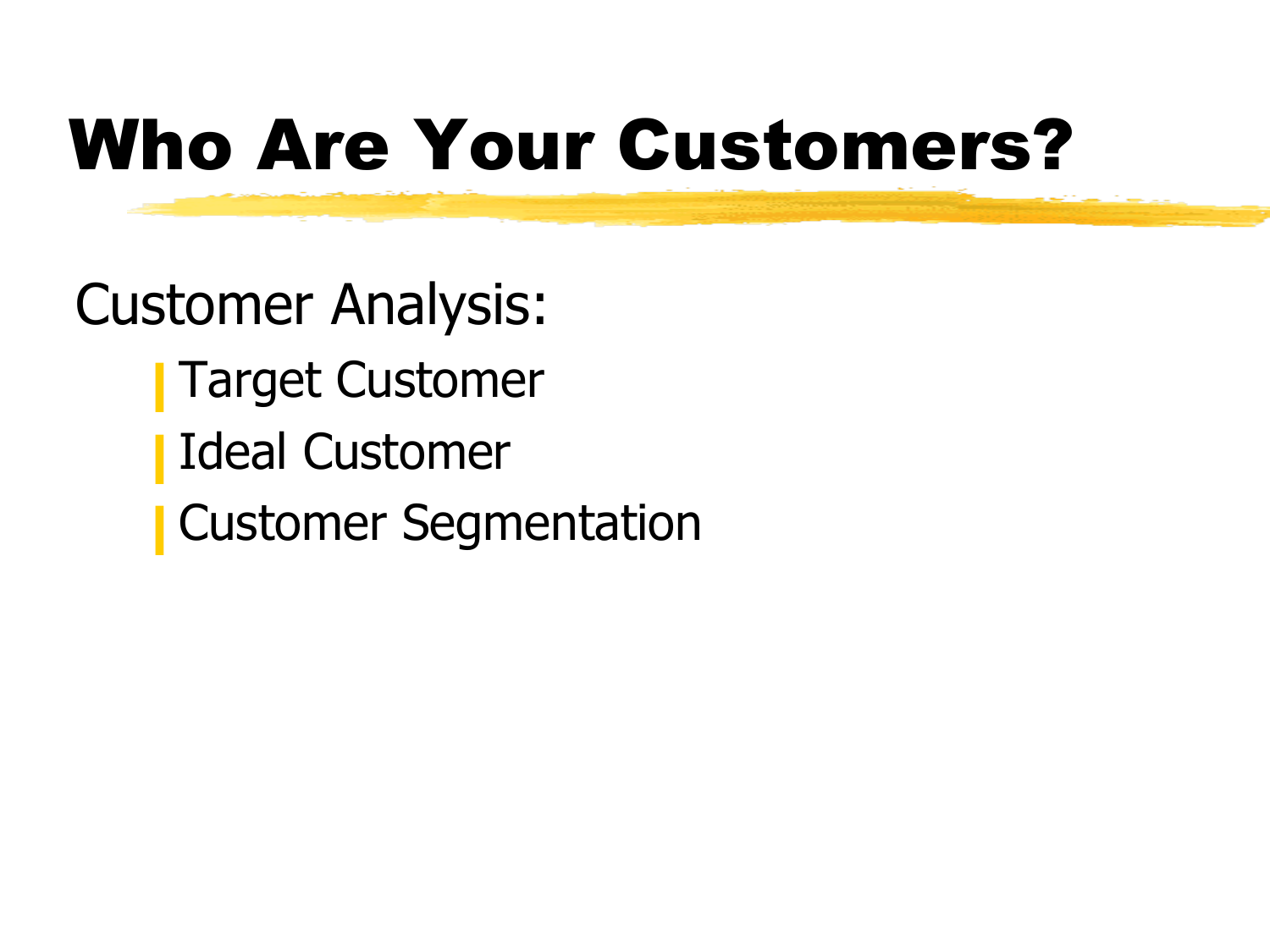## Where Are Your Customers?

Market Segmentation:

- **Regional**
- **Target Industry**
- Solution Industry
- Product or Service or Both?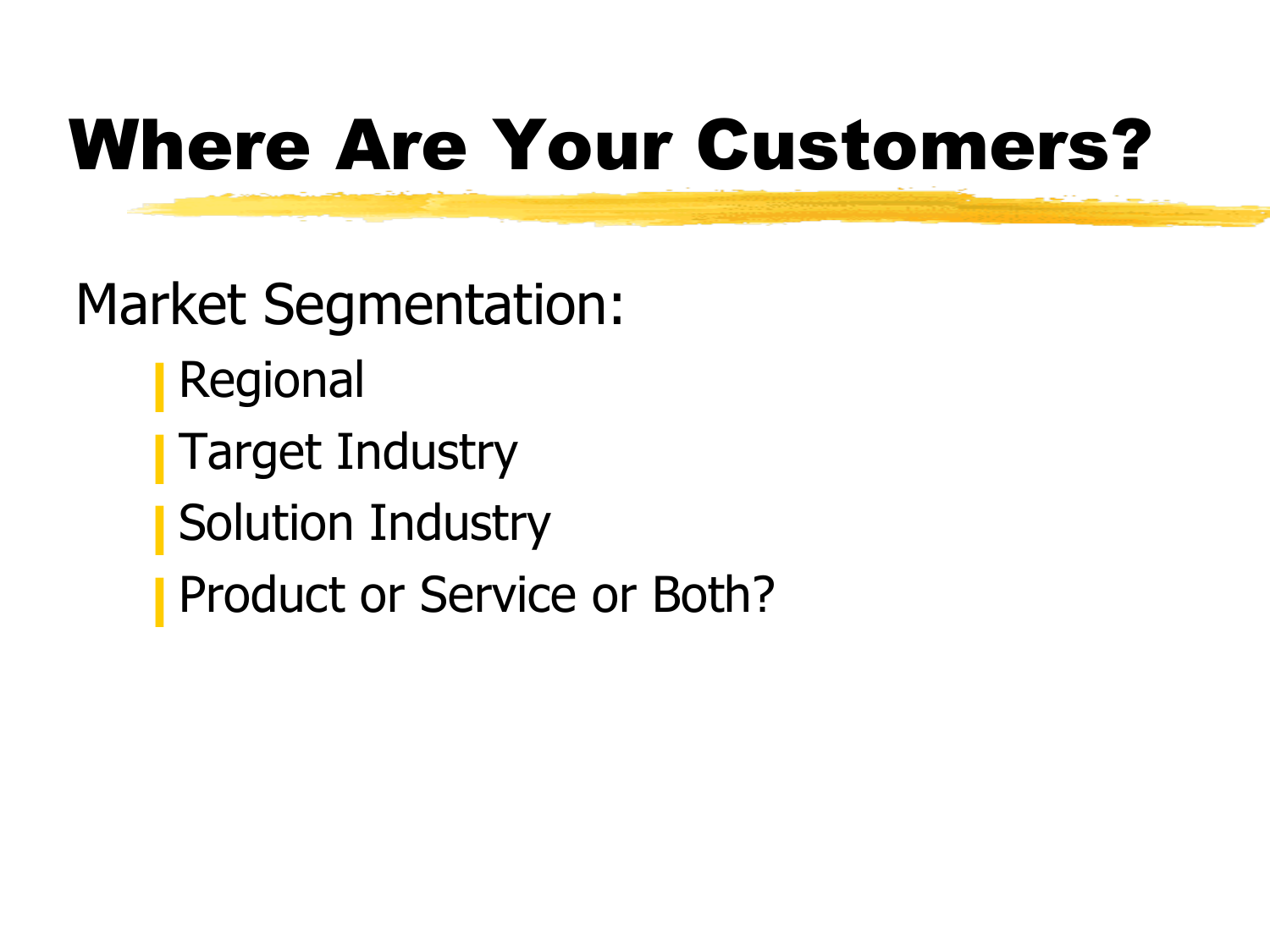# How Do You Reach Your Customers?

Market Integration:

- Horizontal Integration
- **Vertical Integration**
- **In-fill Integration**
- **Business Webs**
- **Koretsu**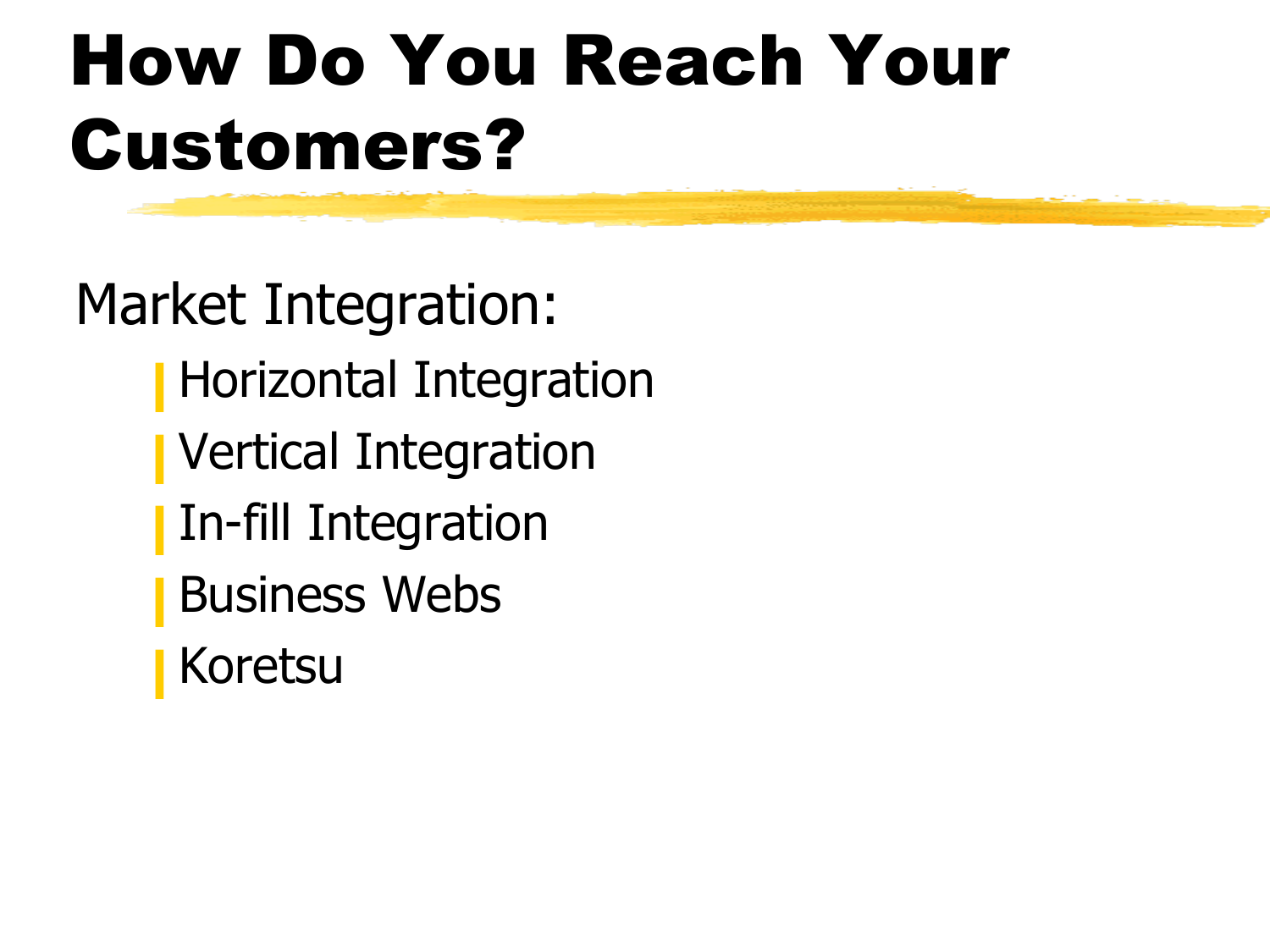## What Business Are You In?

- Chips & Dips
- ❚ Boards & Boxes
- Platform Software
- Solution Software
- **Integration Service**
- Support Service
- **Systems Solution**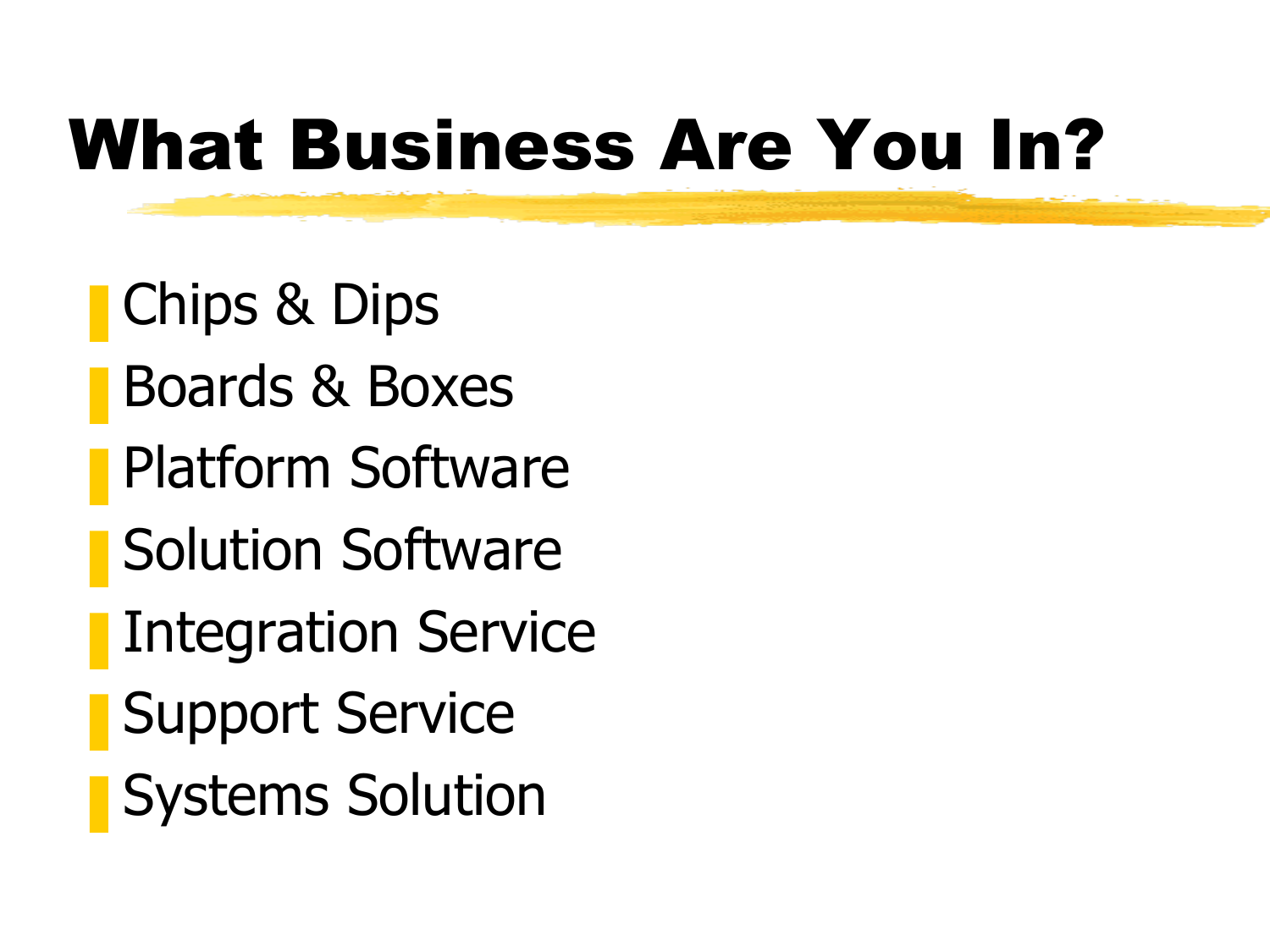# How Do You Add Value?

- **Reseller**
- ❚ Value-added Reseller
- Systems Integrator
- **Host**
- Service Provider
- **Product Designer**
- ❚ Product Manufacturer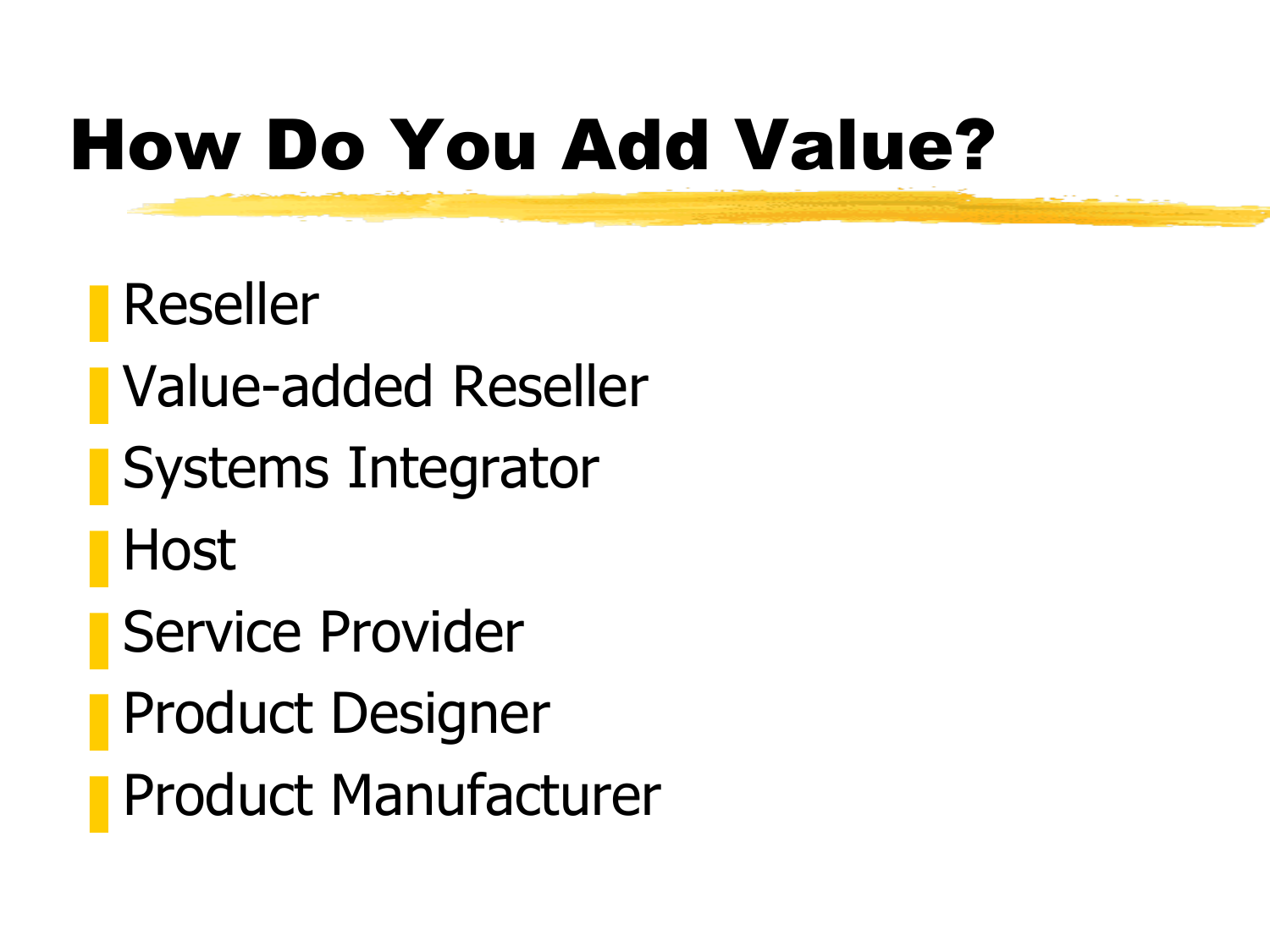## How Do You Make Money?

Revenue Models:

- Sell Product
- ❚ License Product
- ❚ Lease Product
- **Subscription to Product**
- Advertising (Free Product)
- Service Product